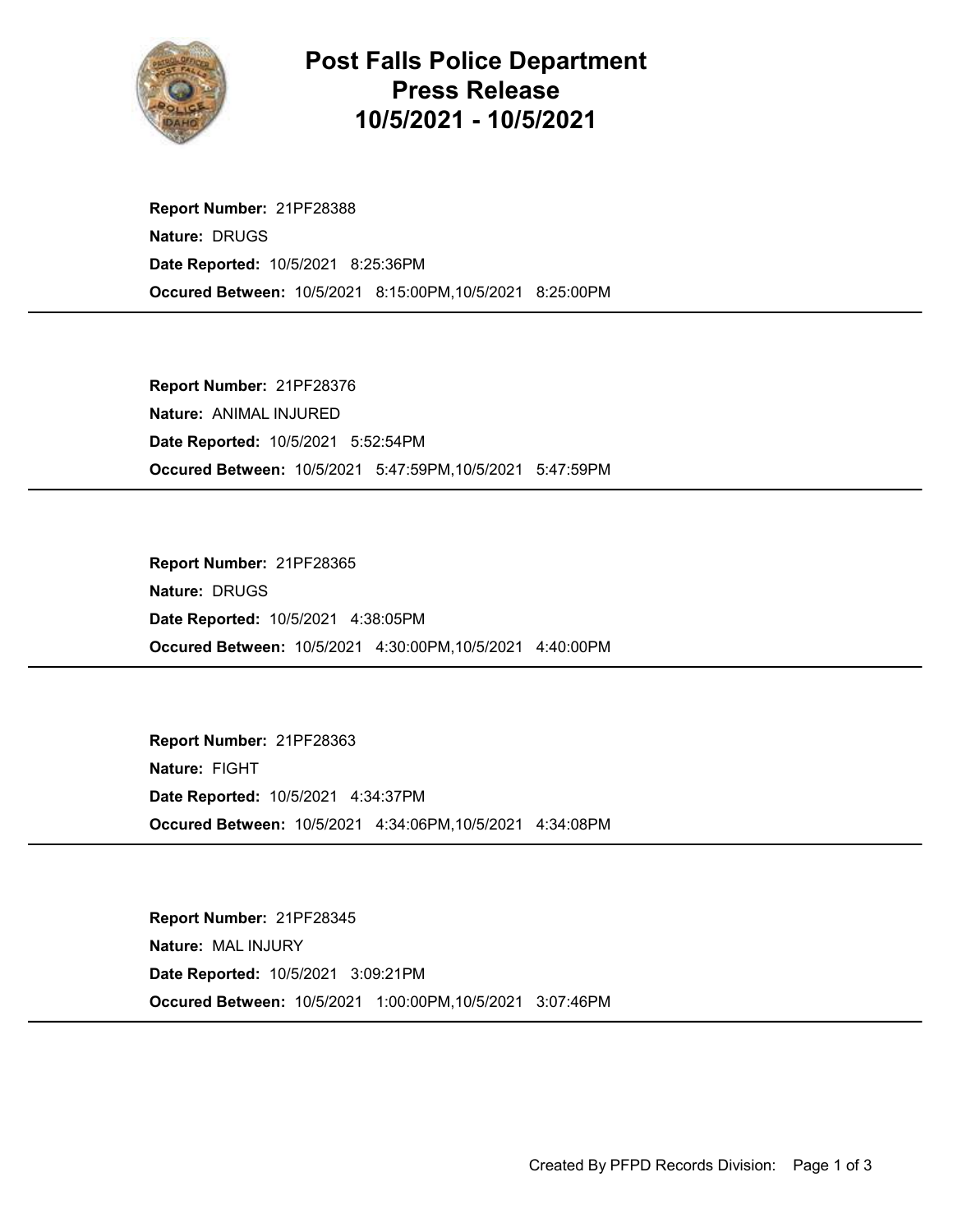Occured Between: 10/5/2021 2:00:00PM,10/5/2021 3:00:03PM Report Number: 21PF28344 Nature: VEHICLE THEFT Date Reported: 10/5/2021 3:04:07PM

Occured Between: 10/5/2021 2:16:57PM,10/5/2021 2:16:57PM Report Number: 21PF28338 Nature: DOMESTIC DISPUT Date Reported: 10/5/2021 2:22:38PM

Occured Between: 9/29/2021 12:00:00PM,10/5/2021 12:53:09PM Report Number: 21PF28328 Nature: MAL INJURY Date Reported: 10/5/2021 12:54:45PM

Occured Between: 10/5/2021 12:32:40PM,10/5/2021 12:32:40PM Report Number: 21PF28326 Nature: THREATENING Date Reported: 10/5/2021 12:33:57PM

Occured Between: 10/2/2021 10:00:00PM,10/3/2021 2:00:00AM Report Number: 21PF28320 Nature: BURGLARY AUTO Date Reported: 10/5/2021 11:35:01AM

Occured Between: 10/5/2021 8:26:33AM,10/5/2021 8:26:33AM Report Number: 21PF28301 Nature: BURGLARY AUTO Date Reported: 10/5/2021 8:27:30AM